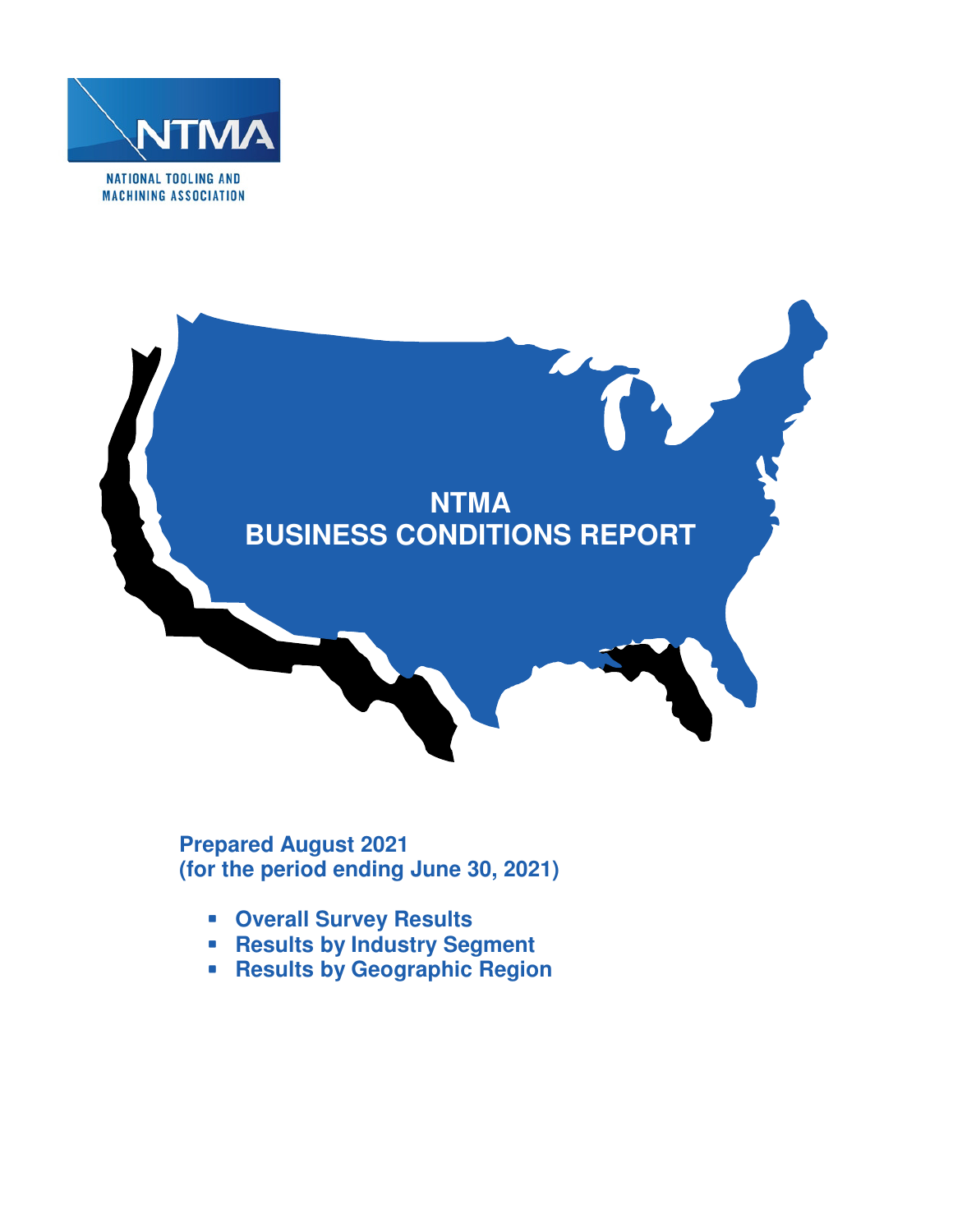

August 5, 2021

Dear NTMA Member:

This NTMA Business Conditions Report; dated June 30, 2021 comes out as we continue to face some of the most challenging times for our businesses and our country. This geographical "snapshot" of business trends and conditions in the special tooling and machining industry covers the first half of 2021 and a projection for the second half of the year.

This Report, is based on information from 80 NTMA member companies, a disappointing decline from the 122 that participated in the December report. Results indicate that overall business conditions during the 6-month period ending June 30, 2021 were "Good to Excellent" for 43% of respondents, down from 55% in the Report for December 2020. However, looking ahead, 65% are projecting that the next six months will bring a "Moderate-to-Substantial Increase" in business conditions. Average work week per employee remained stable at 42.6 hours, while the average future work on the books increased markedly from 20 weeks to 38 weeks.

Of all the companies participating, 75% are actively soliciting new customers. Their primary method of marketing is inside/outside salespersons.

A special thanks to all of the NTMA member companies that participated in the June 2021 NTMA Business Conditions Report. We appreciate your support of this benchmarking survey.

Sincerely,

Roger Atkins President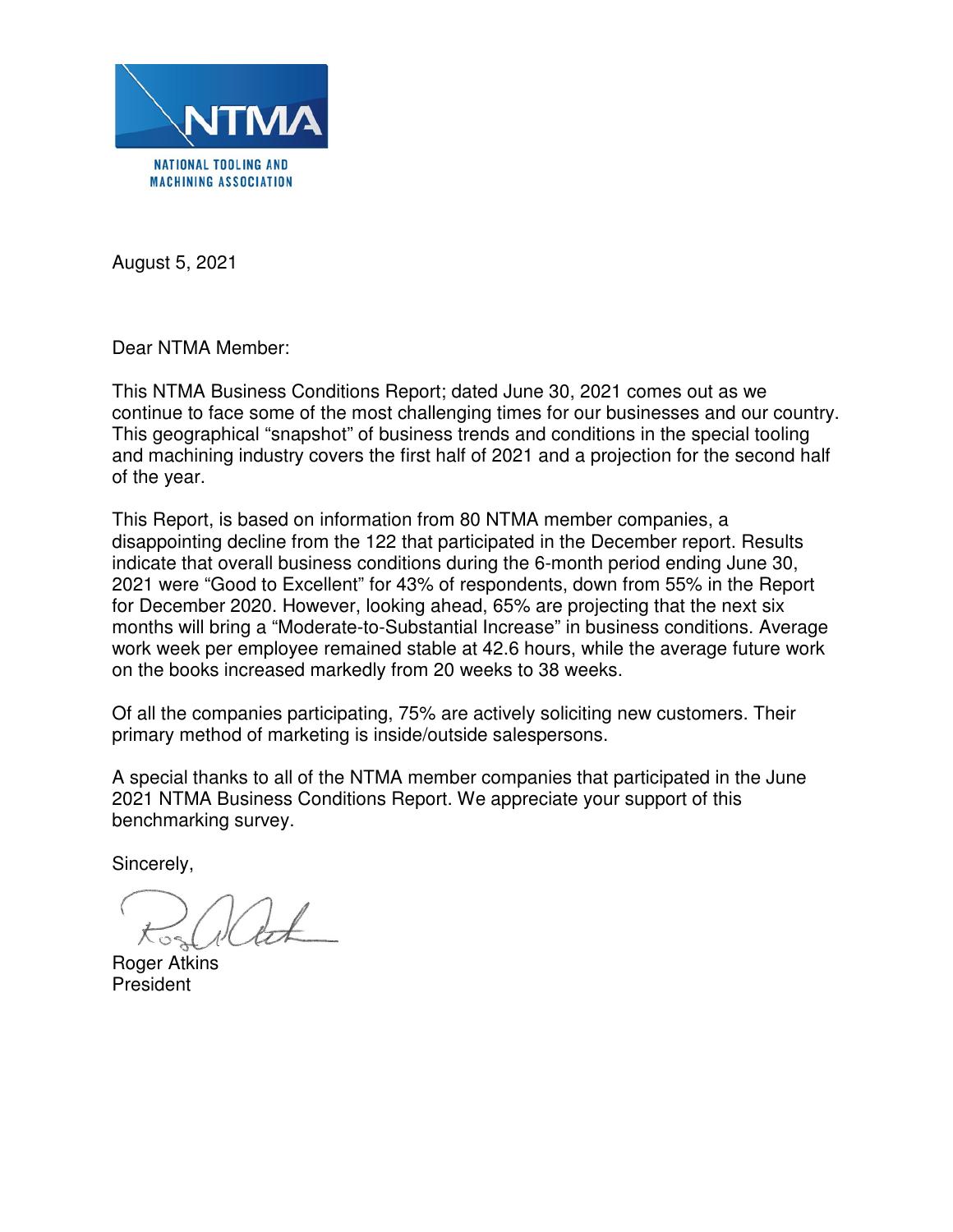

8

 $\Omega$ 10

# **June 2021 NTMA Business Conditions Report Based on responses from 80 NTMA member companies.**



8

3

 $\Omega$ 10 8

9

Quoting Shipments Order Backlog Profits Employment Investments

Up Same Down

5 6

**Total employees on December 31, 2020: 3,500 Total employees on June 30, 2021 3,557** 

**Current Average Workweek per Skilled Employee (hours per week): 42.6 hours** 

**Future Work on Books (Average): 38 weeks** 

Quoting Shipments Order Backlog Profits Employment Investments

Up Same Down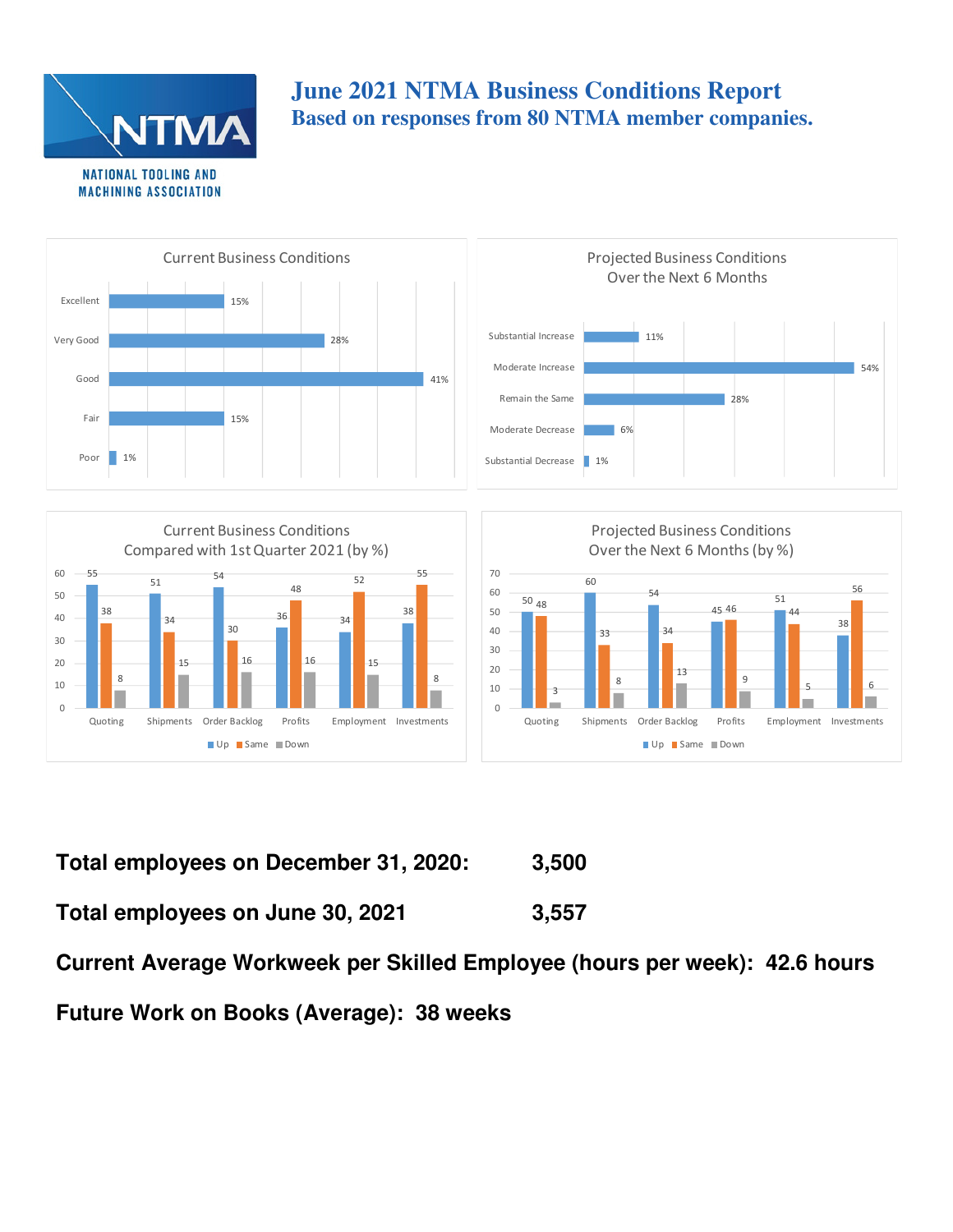





\*FACTUR, Referrals, Networking, Relationships, Reputation, Word-of-Mouth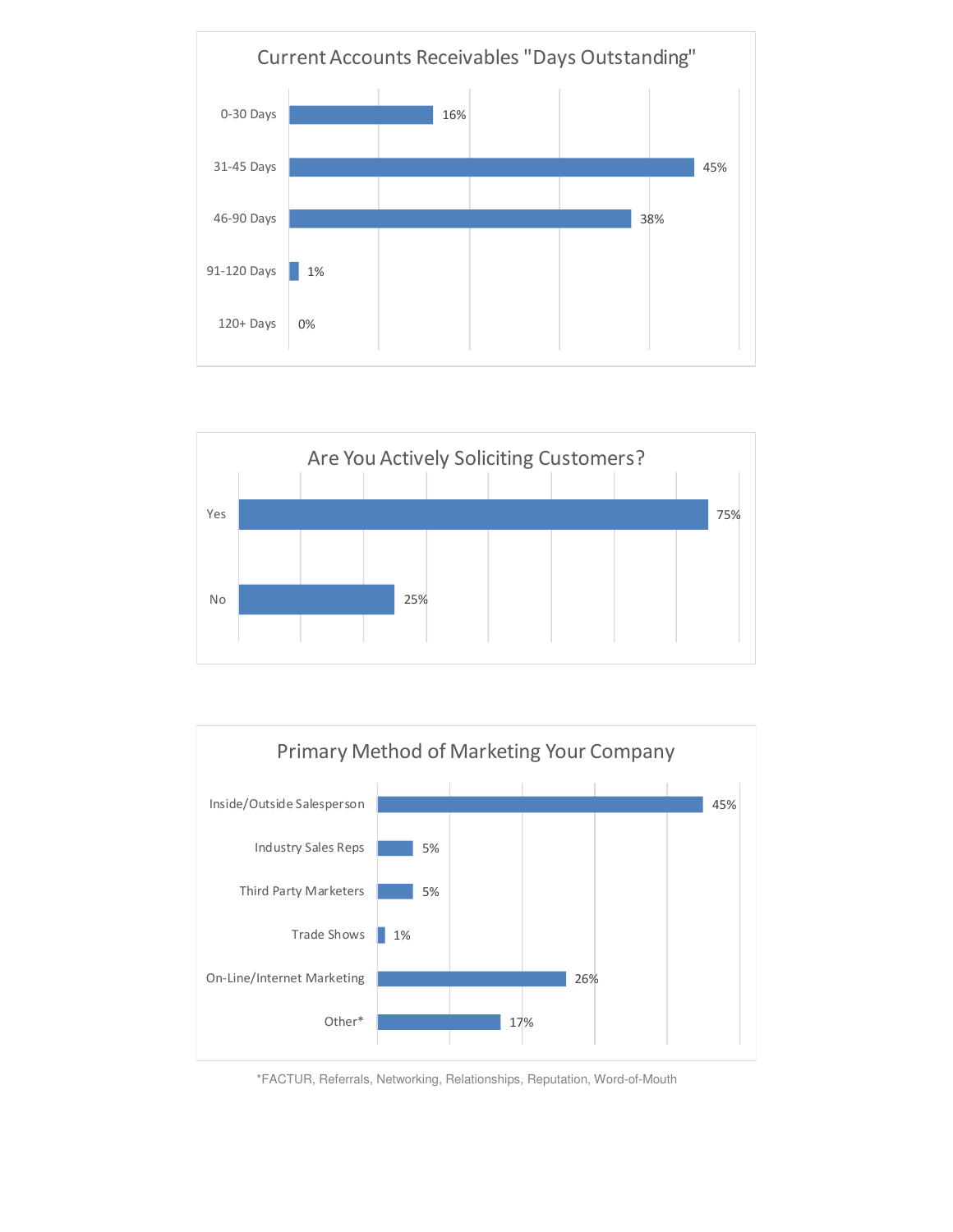### **Business Conditions by Industry Sector Tools, Die & Fixtures (8 responses)**









**Molds (8 responses)** 







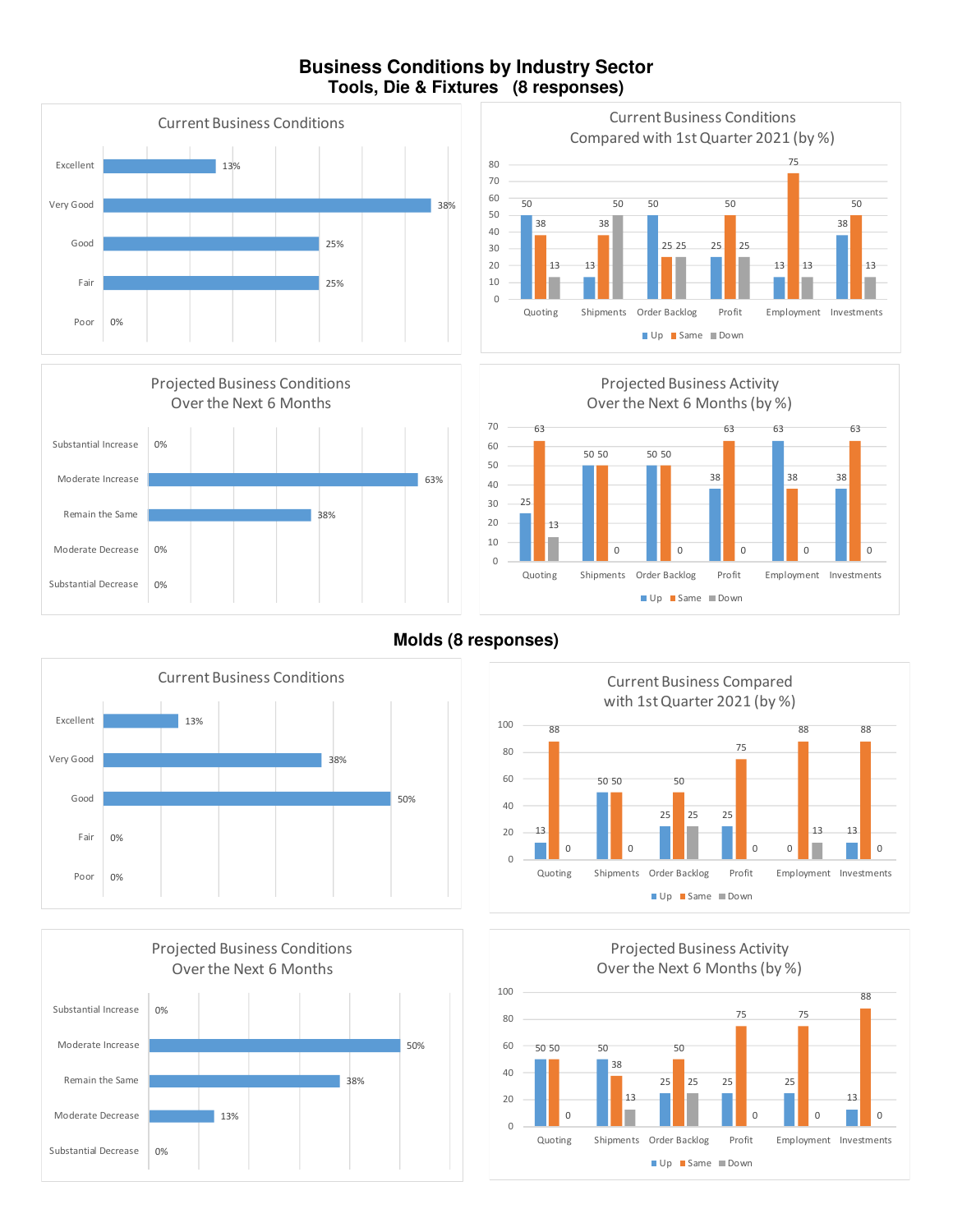

### **Special Machines (4 response)**

## **Precision Machining excluding Aerospace (41 responses)**









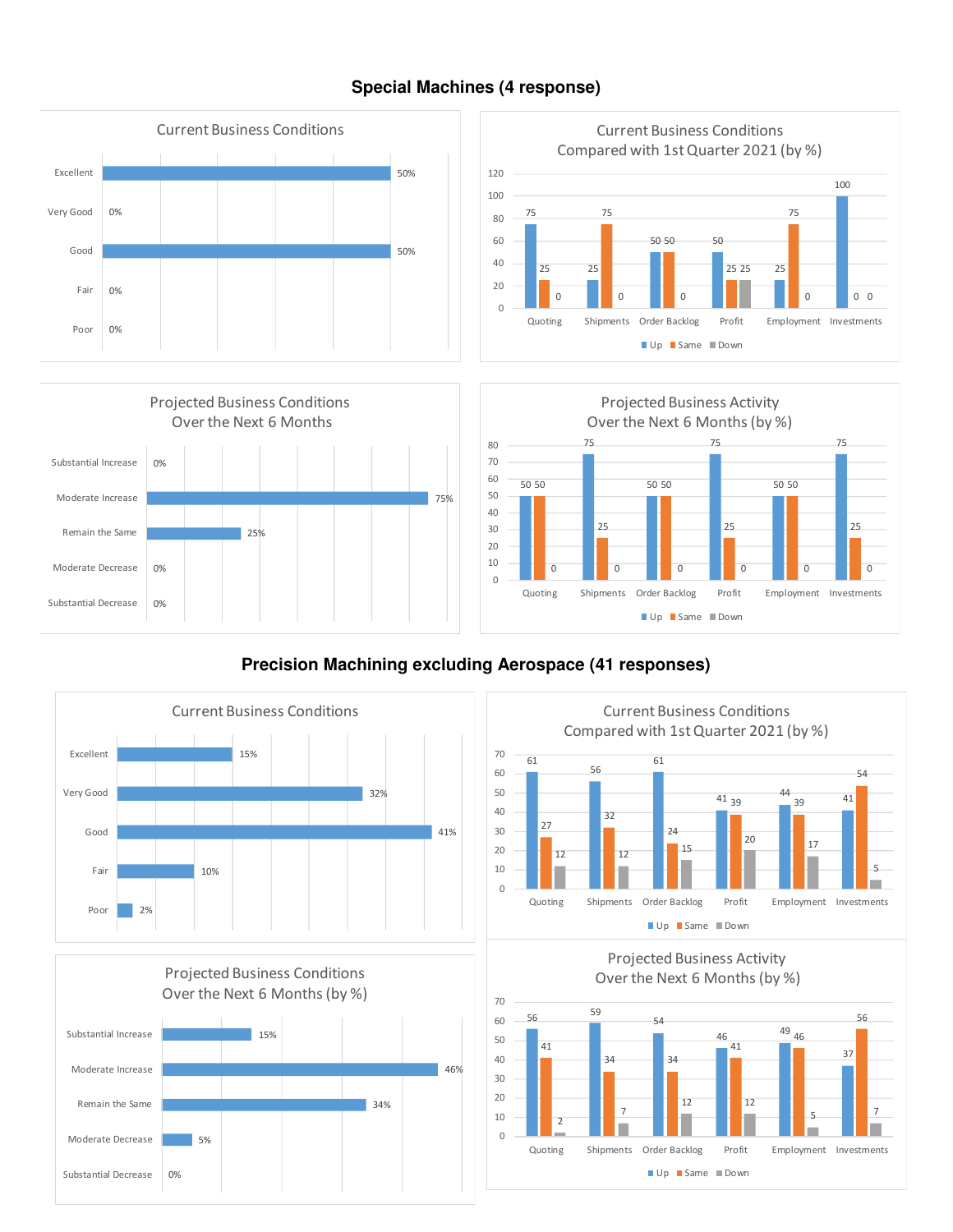

### **Aerospace Machining & Fabrication (17 responses)**







## **Metal Fabrication & Stamping (2 response)**







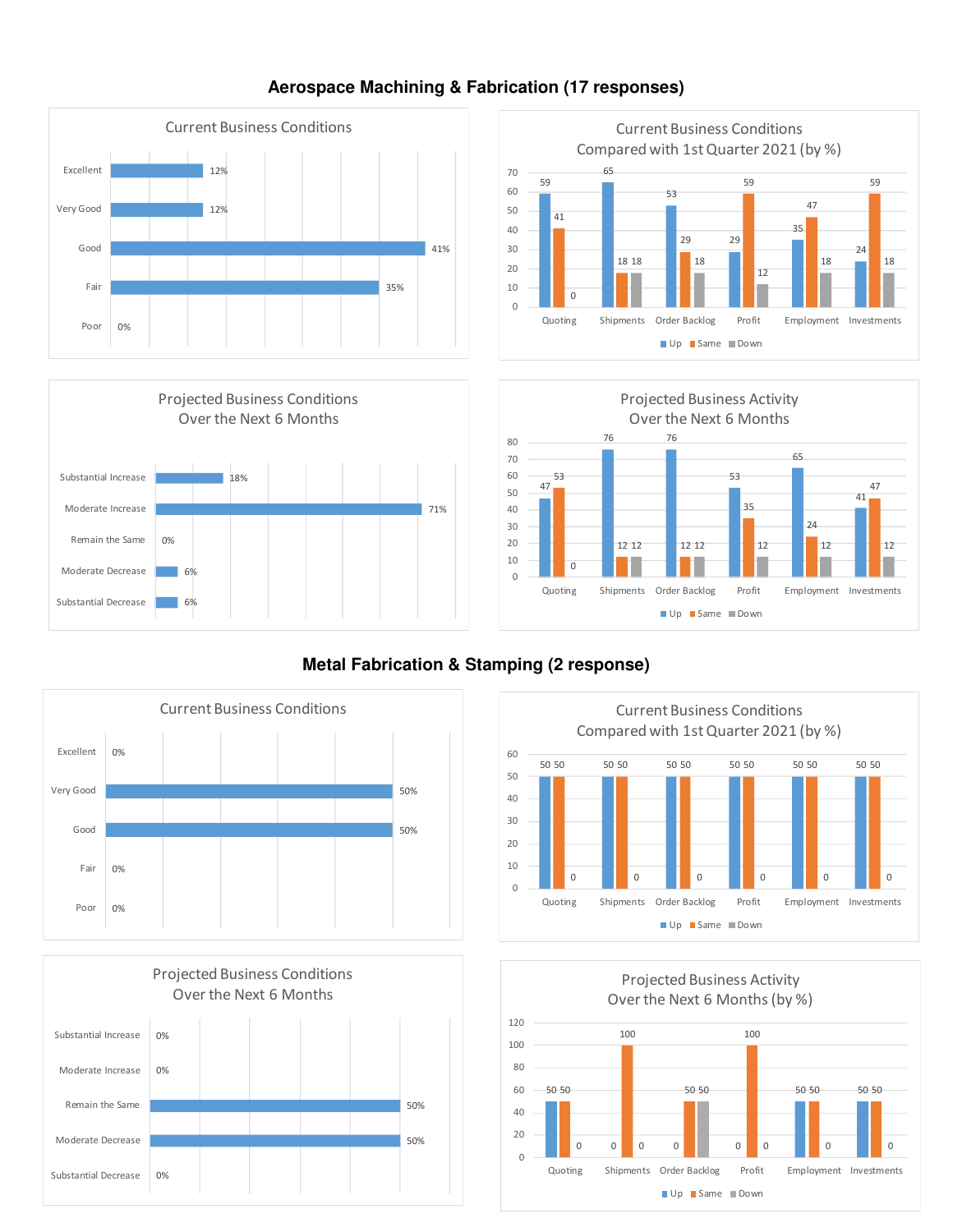### **BUSINESS CONDITIONS by Geographic Region NEW ENGLAND (ME, VT, RI, NH, MA, CT) – 5 responses**









## **NORTHEASTERN CENTRAL (DC, NY, PA, NJ, DE, MD, WV, VA) – 21 responses**







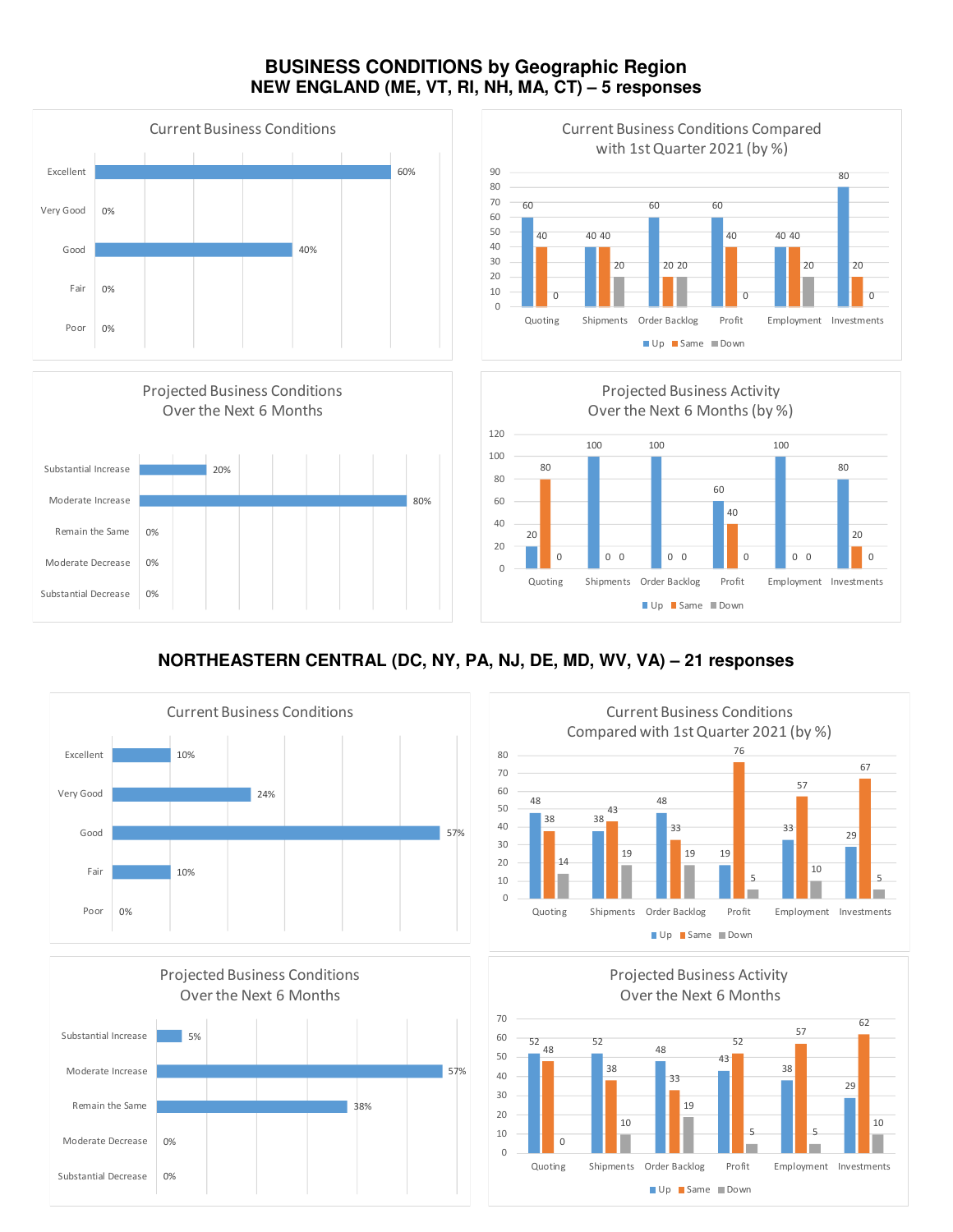### **SOUTHEASTERN (FL, KY, NC, SC, TN, GA, AL MS) – 3 responses**









## **NORTH CENTRAL (OH, MI, IL, IN, WI) – 17 responses**







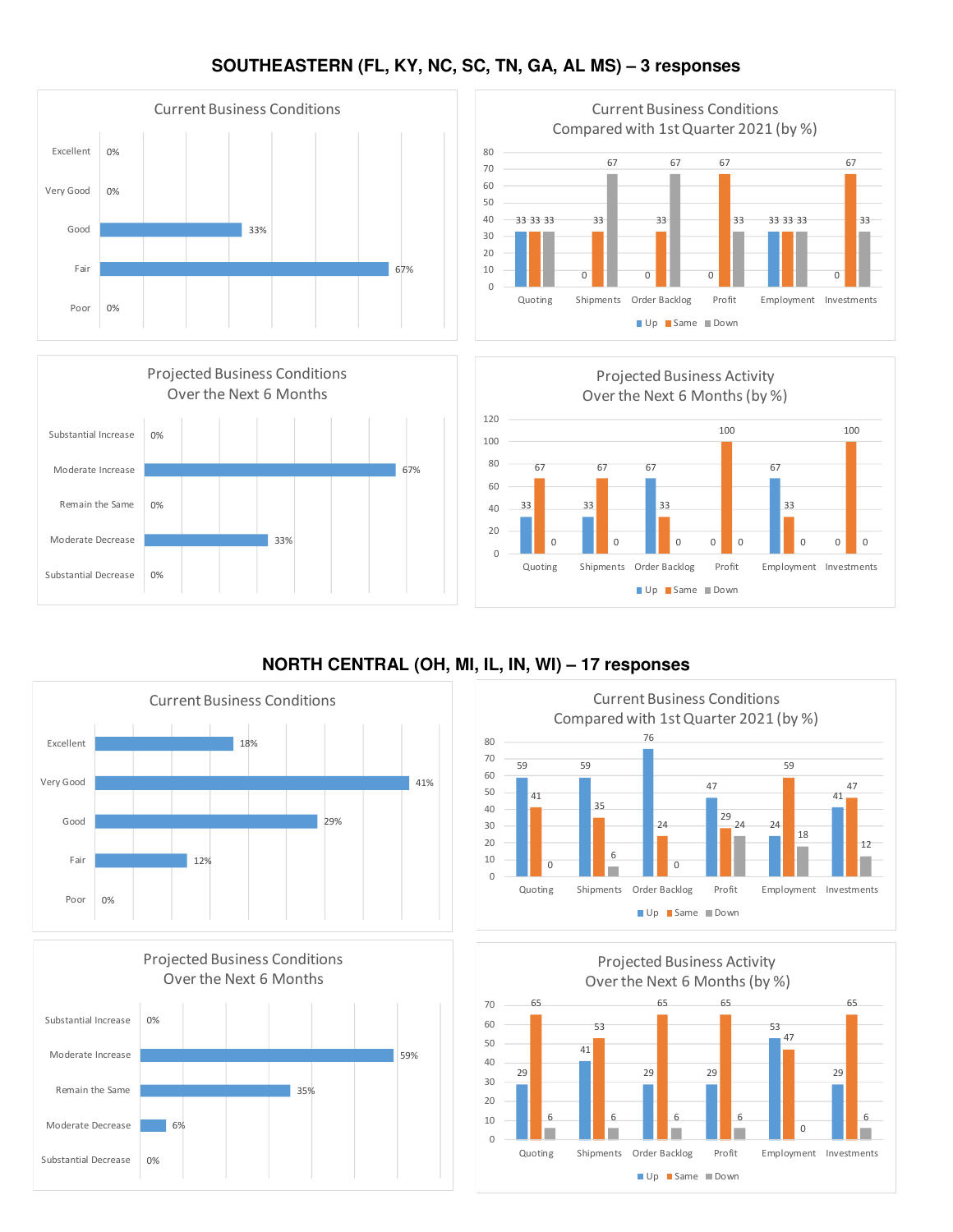

### **CENTRAL (IA, MO NE, KS, MN) – 9 responses**